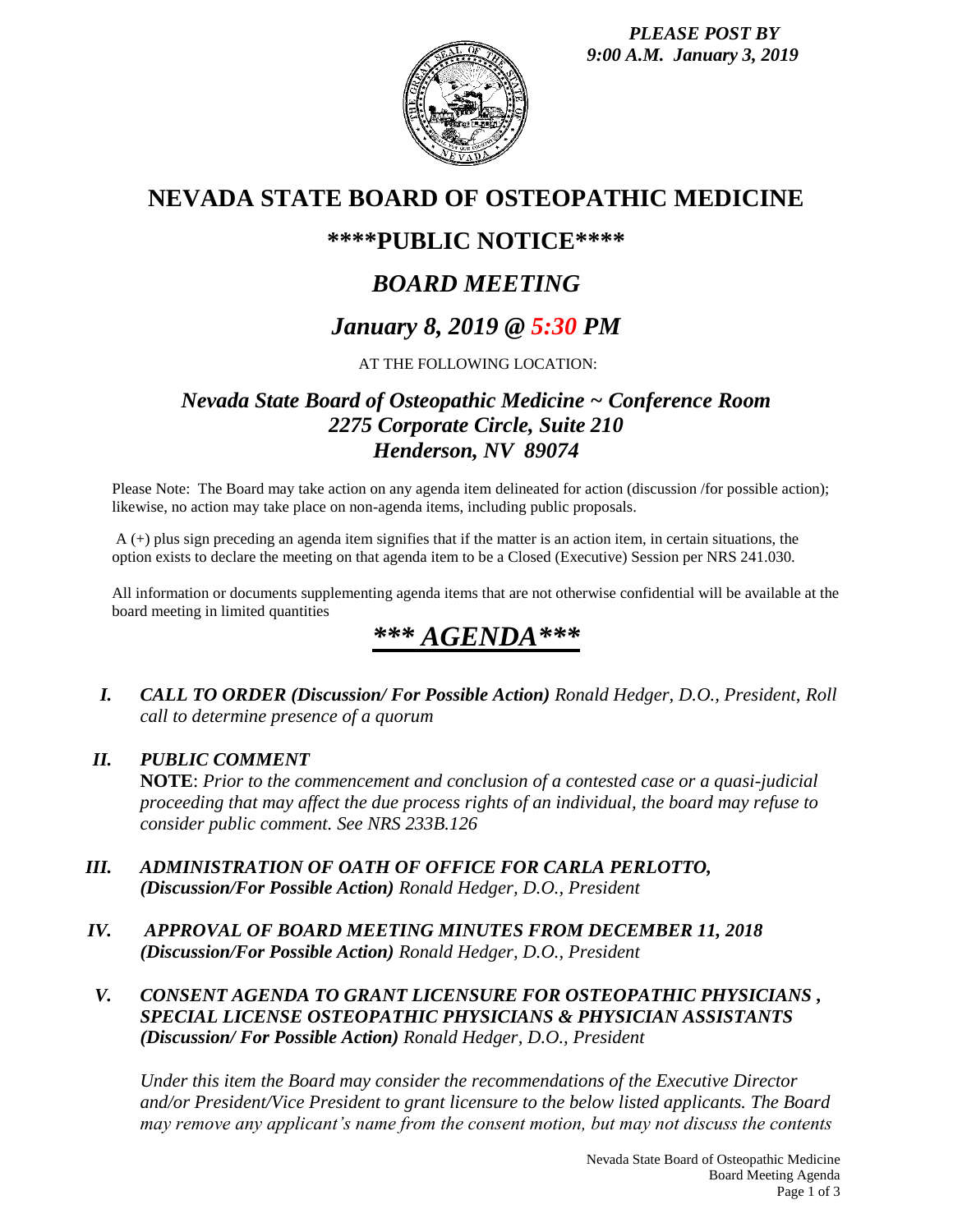*of the application for licensure without the applicant present following proper notice pursuant to the open meeting law.* 

### **Osteopathic Physician Name Specialty**

*Michelle Fish, D.O. Family Medicine Ryan Hampton, D.O. Internal Medicine Brian Shinkle, D.O. Family Medicine*

*Special Licenses NRS.633.411:*

## *Physician Assistant Supervising Physician*

*Sarah Gullan, PA-C None- Active Not-Working Amanpreet Paul, PA-C None – Active Not-Working Kathy Tran, PA-C None – Active Not-Working Jade Weeks, PA-C Justine Suba-Cohen, D.O.*

*James Phillips, D.O. UNLVSOM –Orthopedic Surgery*

*VI. DISCUSSION/ACTION TO REMOVE FORMER BOARD MEMBER/ SECRETARY, NICOLE CAVENAGH, Ph.D., AND ADD NEW SECRETARY, SAMIR PANCHOLI, D.O., AS A SIGNER ON BANK OF THE WEST AND WELLS FARGO ACCOUNTS, (Discussion/For Possible Action) Ronald Hedger, D.O., President* 

## *VII. EXECUTIVE DIRECTOR'S REPORT*

- *a. Financial Statements*
- *b. Licensing*
- *c. IMLCC*
- *VIII. LEGAL REPORT (Discussion/Action) by Louis Ling, Board Counsel and/or Rosalie Bordelove, Deputy Attorney General*

## *IX. ITEMS FOR FUTURE DISCUSSION/ACTION/UPCOMING AGENDA*

*X. PRESIDENT'S REPORT on Board Business, Ronald Hedger, D.O., President*

## *XI. PUBLIC COMMENT*

*Prior to the commencement and conclusion of a contested case or a quasi-judicial proceeding that may affect the due process rights of an individual, the board may refuse to consider public comment. See NRS 233B.126.*

*Under the public comment item, members of the public may bring matters not appearing on this agenda to the attention of the Board. The Board may discuss but may not act on the matters at this meeting. A citizen may speak on a matter not on the posted Agenda after all matters listed on the posted Agenda have been acted upon by the Board, but only after receiving recognition and consent of the Chairman of the Board. If the Board desires, the matters may be placed on a future agenda for action.*

*In consideration of others, please avoid repetition and limit your public comments to no more than five (5) minutes. The Board may also allow public comment on specific agenda items as they are called, as well as during the Public Comment portion of the Board meeting.* 

*Pursuant to NRS 241.020 (6), please take notice: (1) Items on the agenda may be taken out of order; (2) Two or more agenda items may be combined for consideration; and (3) At any*